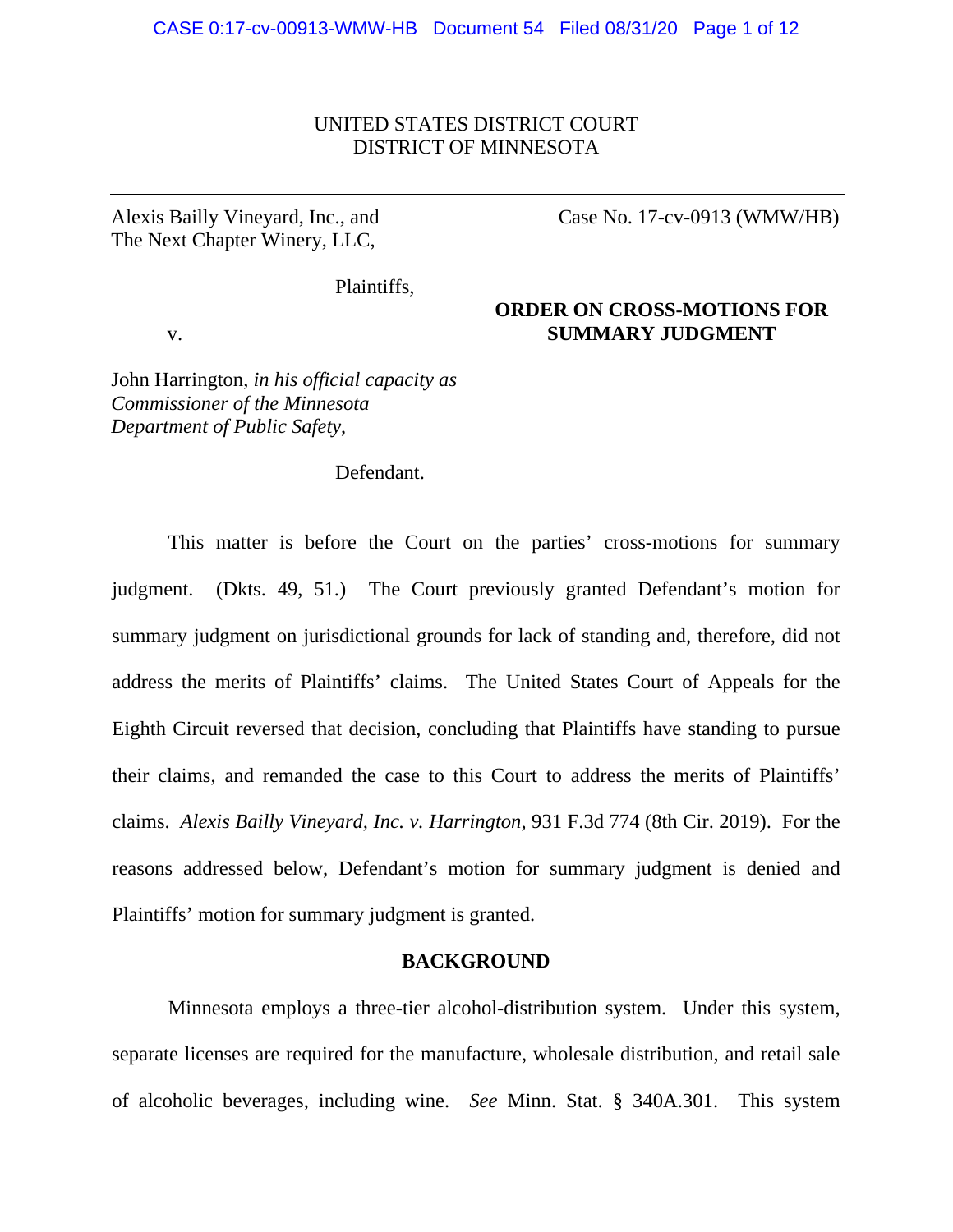### CASE 0:17-cv-00913-WMW-HB Document 54 Filed 08/31/20 Page 2 of 12

prevents businesses from holding multiple types of licenses, limiting each business's operations to either manufacturing, wholesale distribution, or retail transactions.<sup>1</sup> See id. For example, a wine manufacturer must sell its product to wholesalers and cannot sell its product directly to retailers or consumers. *See id.*, subdivs. 8(a), 10.

Farm wineries are exempt from the requirements of the three-tier system under the Minnesota Farm Wineries Act (the Act), Minn. Stat. § 340A.315. A farm winery is "a winery operated by the owner of a Minnesota farm and producing table, sparkling, or fortified wines from grapes, grape juice, other fruit bases, or honey with a majority of the ingredients grown or produced in Minnesota." Minn. Stat. § 340A.101, subdiv. 11. A licensed farm winery is permitted to sell its products directly to retailers and consumers. Minn. Stat. § 340A.315, subdiv. 2. To qualify as a farm winery under the Act, a licenseholder must, among other requirements, pay an annual fee, produce 75,000 or fewer gallons of wine annually, and operate on agricultural land. Minn. Stat. § 340A.315, subdivs. 1, 2, 9. In addition, the Act requires a farm winery to produce wine "with a majority of the ingredients grown or produced in Minnesota" (the in-state requirement). Minn. Stat. § 340A.101, subdiv. 11.

If Minnesota-grown or Minnesota-produced ingredients are "not available in quantities sufficient to constitute a majority" of the wine produced by a farm winery in a given year, the farm winery may apply for an exemption from the in-state requirement by submitting an affidavit to the Commissioner of the Minnesota Department of Public

<sup>1</sup> There are limited exceptions to the multiple-license prohibition, none of which is relevant to this lawsuit.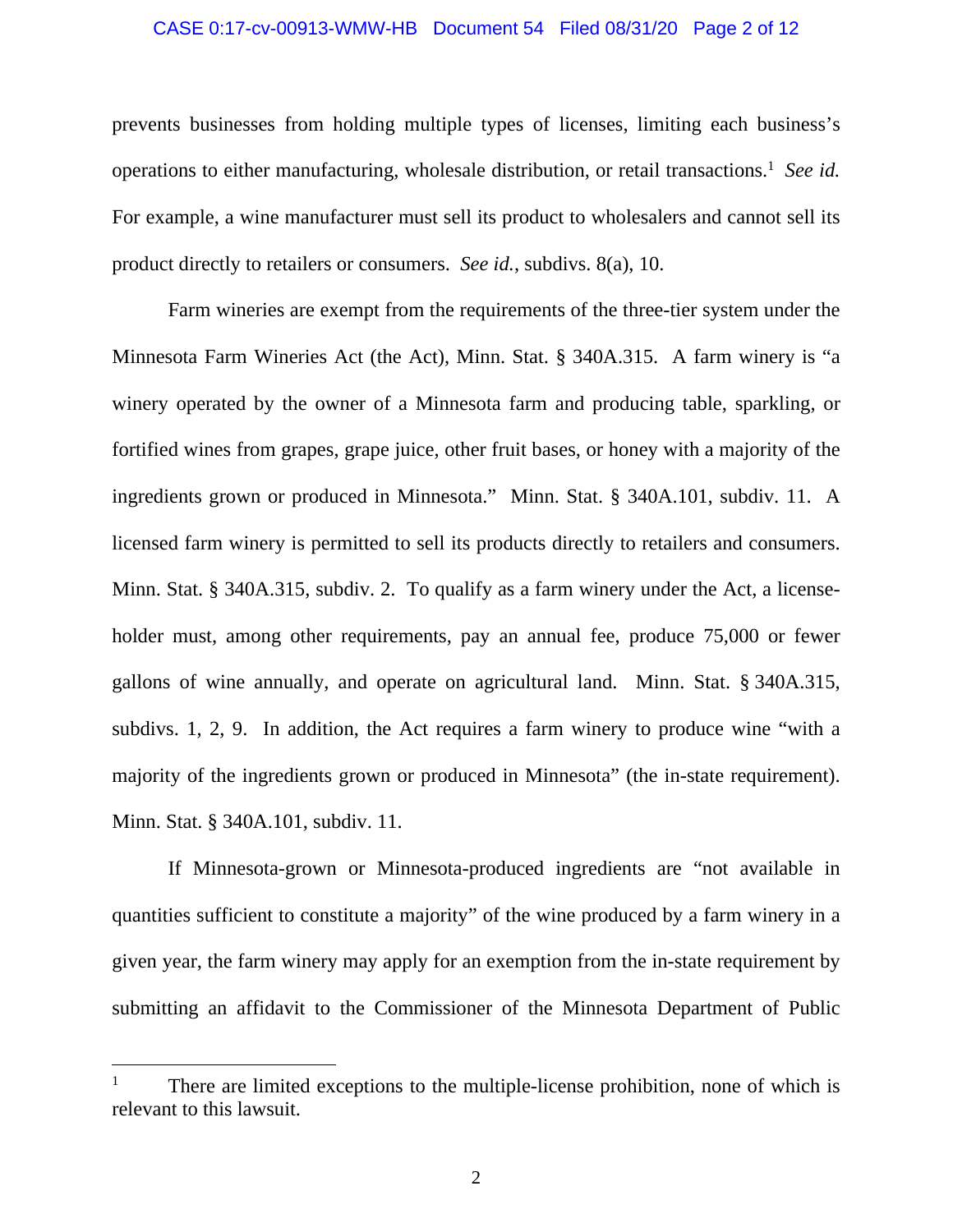#### CASE 0:17-cv-00913-WMW-HB Document 54 Filed 08/31/20 Page 3 of 12

Safety (Commissioner). Minn. Stat. § 340A.315, subdiv. 4. If the Commissioner agrees with the applicant, the farm winery may use imported ingredients for one year, "after which time the farm winery must use the required amount of Minnesota products" unless the farm winery files a new affidavit. *Id.* Acceptable reasons for seeking an exemption include, but are not limited to, weather-related crop loss or the desire to produce varietals that require grapes not grown in Minnesota.

Plaintiffs Alexis Bailly Vineyard, Inc. (Alexis Bailly), and The Next Chapter Winery, LLC (Next Chapter) (collectively, Plaintiffs), are Minnesota farm wineries that seek to expand their business operations. Plaintiffs allege that they cannot consistently obtain the necessary quantity and quality of wine ingredients to support expanding their operations if 51 percent of the ingredients must originate in Minnesota. Although the Commissioner has never denied Alexis Bailly or Next Chapter a requested exemption, both wineries maintain that the Act's in-state requirement affects their business planning and wine production, including their desire to expand their operations. Plaintiffs want to produce more wine varieties, use higher-quality and lower-cost ingredients that are more reliably available from other states and countries, and increase the volume of wine they produce. For example, Next Chapter contends that, absent the Act's in-state requirement, it would immediately double the amount of grapes and grape juices that Next Chapter purchases from outside Minnesota. Plaintiffs commenced this lawsuit against the Commissioner<sup>2</sup> seeking a declaration that the Act's in-state requirement restricts

<sup>2</sup> When Plaintiffs commenced this lawsuit, the Commissioner was Mona Dohman. Because John Harrington subsequently was appointed to serve as Commissioner, he has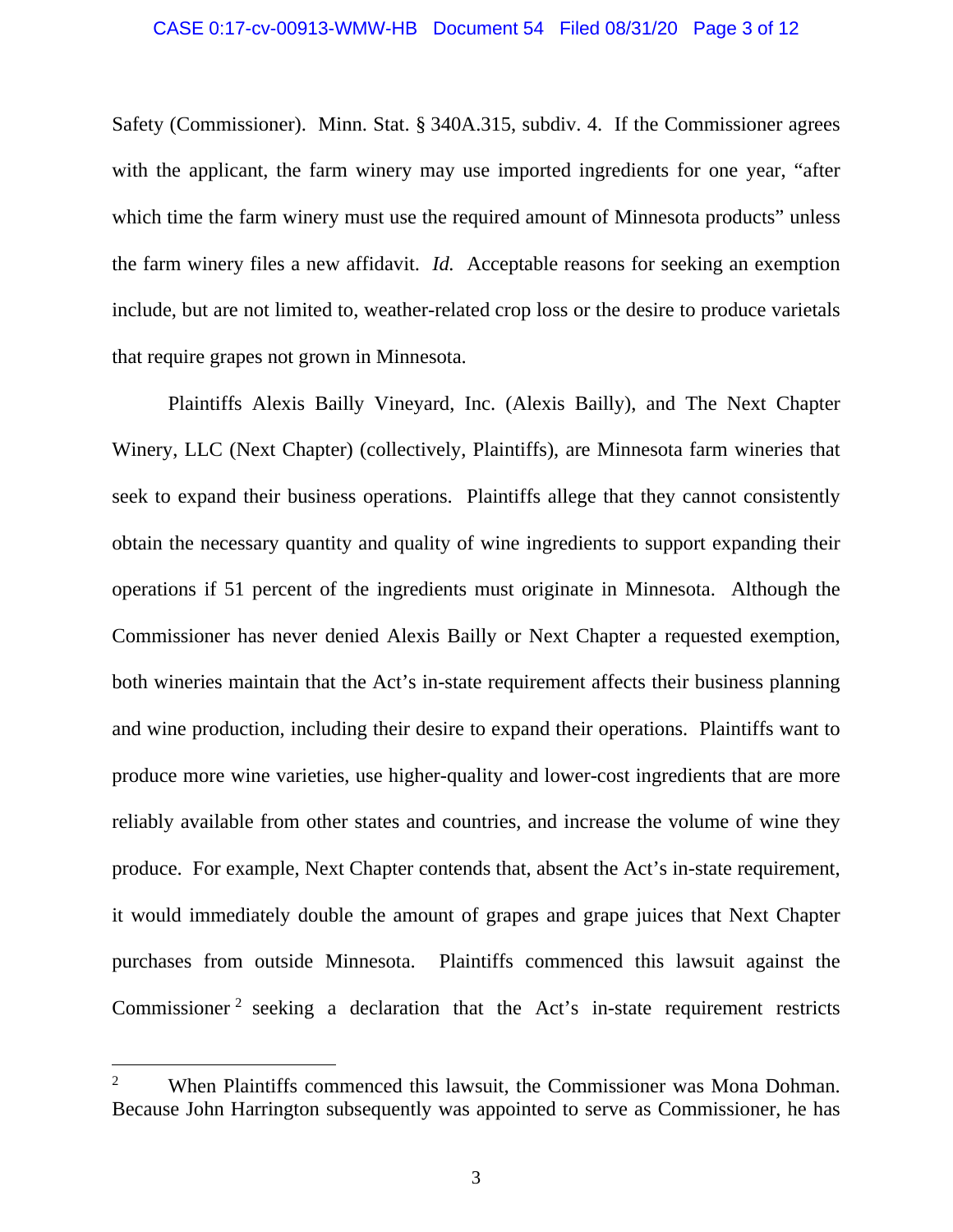#### CASE 0:17-cv-00913-WMW-HB Document 54 Filed 08/31/20 Page 4 of 12

interstate and foreign commerce, in violation of the United States Constitution, and a permanent injunction against enforcement of the Act's in-state requirement.

The Court previously granted Defendant's motion for summary judgment on April 9, 2018, concluding that Plaintiffs lack standing and, therefore, this Court lacks jurisdiction. Accordingly, the Court did not consider the parties' alternative summaryjudgment arguments addressing the merits of Plaintiffs' claims. The Eighth Circuit reversed that decision, concluding that Plaintiffs have standing to pursue their claims, and remanded the case for this Court to consider the merits of Plaintiffs' claims. *Alexis Bailly*, 931 F.3d at 780.Currently before the Court are the parties' renewed crossmotions for summary judgment.

## **ANALYSIS**

Summary judgment is proper when the record before the district court establishes that there is "no genuine dispute as to any material fact" and the moving party is "entitled to judgment as a matter of law." Fed. R. Civ. P. 56(a). A genuine dispute as to a material fact exists when "the evidence is such that a reasonable jury could return a verdict for the nonmoving party." *Anderson v. Liberty Lobby, Inc.*, 477 U.S. 242, 248 (1986). When deciding a motion for summary judgment, a district court construes the evidence in the light most favorable to the nonmoving party and draws all reasonable inferences in the nonmoving party's favor. *See Windstream Corp. v. Da Gragnano*, 757 F.3d 798, 802–03 (8th Cir. 2014). When asserting that a fact is genuinely disputed, the nonmoving party

been substituted as the Defendant in this case. *See* Fed. R. Civ. P. 25(d) (providing that substitution of a former official named as a party in his or her official capacity is automatic).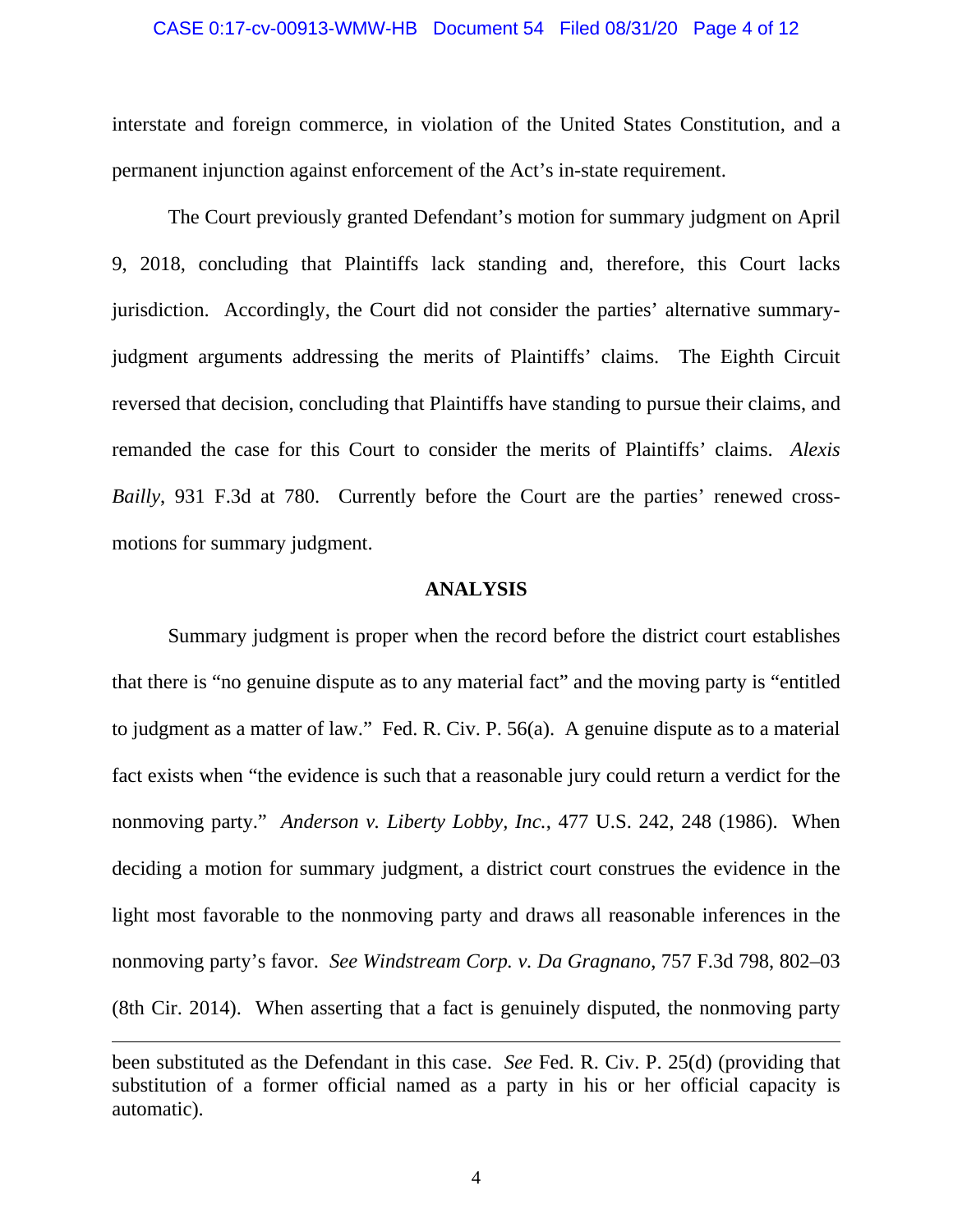### CASE 0:17-cv-00913-WMW-HB Document 54 Filed 08/31/20 Page 5 of 12

must "submit affidavits, depositions, answers to interrogatories, or admissions on file and designate specific facts" in support of that assertion. *Gander Mountain Co. v. Cabela's, Inc.*, 540 F.3d 827, 831–32 (8th Cir. 2008); *see also* Fed. R. Civ. P. 56(c)(1)(A).

Plaintiffs contend that the Act's in-state requirement violates both the interstate dormant Commerce Clause and the foreign dormant Commerce Clause. The Court addresses each argument in turn.

## **I. Interstate Dormant Commerce Clause**

The Commerce Clause in Article I, Section 8, of the United States Constitution grants Congress the power to regulate interstate commerce. U.S. Const. art. I, § 8, cl. 3. In addition to granting this power to Congress, the Commerce Clause "has long been understood to have a 'negative' aspect that denies the States the power unjustifiably to discriminate against or burden the interstate flow of articles of commerce." *Or. Waste Sys., Inc. v. Dep't of Envtl. Quality of State of Or.*, 511 U.S. 93, 98 (1994); *see also S. Dakota Farm Bureau, Inc. v. Hazeltine*, 340 F.3d 583, 592 (8th Cir. 2003) ("The dormant Commerce Clause is the negative implication of the Commerce Clause: states may not enact laws that discriminate against or unduly burden interstate commerce."). State laws violate the dormant Commerce Clause "if they mandate 'differential treatment of in-state and out-of-state economic interests that benefits the former and burdens the latter.' " *Granholm v. Heald*, 544 U.S. 460, 472 (quoting *Or. Waste*, 511 U.S. at 99).

"A state law that is challenged on dormant Commerce Clause grounds is subject to a two-tiered analysis." *Hazeltine*, 340 F.3d at 593. First, a court must determine whether the statute "overtly discriminates against interstate commerce." *R & M Oil & Supply,*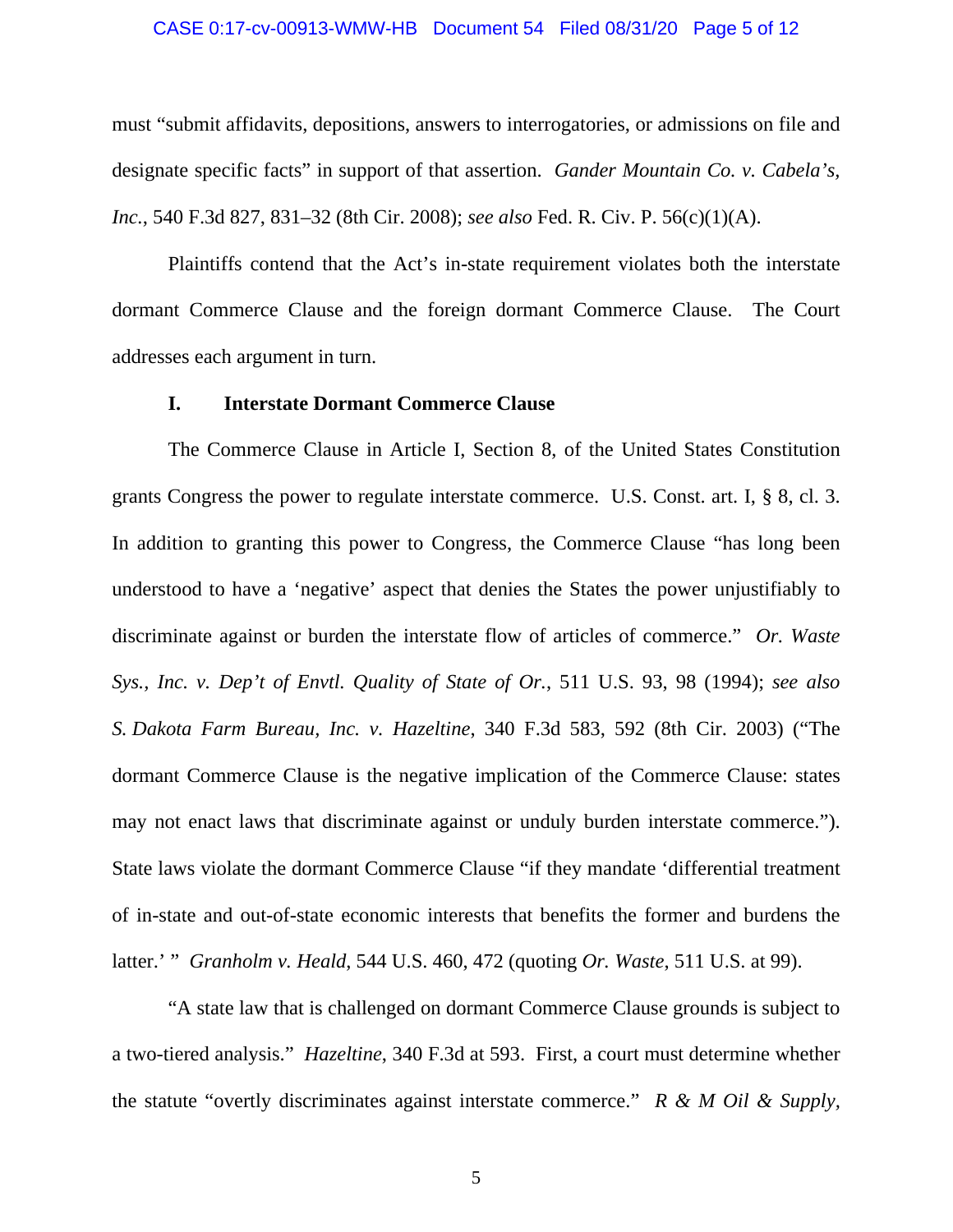*Inc. v. Saunders*, 307 F.3d 731, 734 (8th Cir. 2002) (internal quotation marks omitted). "A statute 'overtly discriminates' if it is discriminatory on its face, in its purpose, or through its effects." *Id.* If the statute overtly discriminates, it is subject to "the strictest scrutiny" and "it is *per se* invalid unless the [government] can demonstrate, under rigorous scrutiny, that [it has] no other means to advance a legitimate local interest." *Hazeltine*, 340 F.3d at 593 (internal quotation marks omitted). If a court determines that the statute is *not* overtly discriminatory, the court proceeds to the second tier of the analysis, under which the statute is invalidated as unconstitutional "only if the burden [the statute] imposes on interstate commerce 'is clearly excessive in relation to its putative local benefits.' " *Id.* (quoting *Pike v. Bruce Church, Inc.*, 397 U.S. 137, 142  $(1970)$ ).

## **A. Overt Discrimination**

Plaintiffs argue that the Act's in-state requirement is *per se* invalid because the requirement is overtly discriminatory on its face, in its purpose, and in its effects. A statute that discriminates against interstate commerce in any one of these three ways is *per se* invalid. *Id.* The Commissioner counters that the Act's in-state requirement is not overtly discriminatory on its face, in its purpose, or in its effects.

Plaintiffs first contend that the Act's in-state requirement is facially discriminatory because it expressly applies disparate treatment to their use of in-state and out-of-state wine components. A statute is facially discriminatory when it expressly favors a local interest over out-of-state interests. *U & I Sanitation v. City of Columbus*, 205 F.3d 1063, 1069 (8th Cir. 2000). For example, it is well-established that a law is facially

6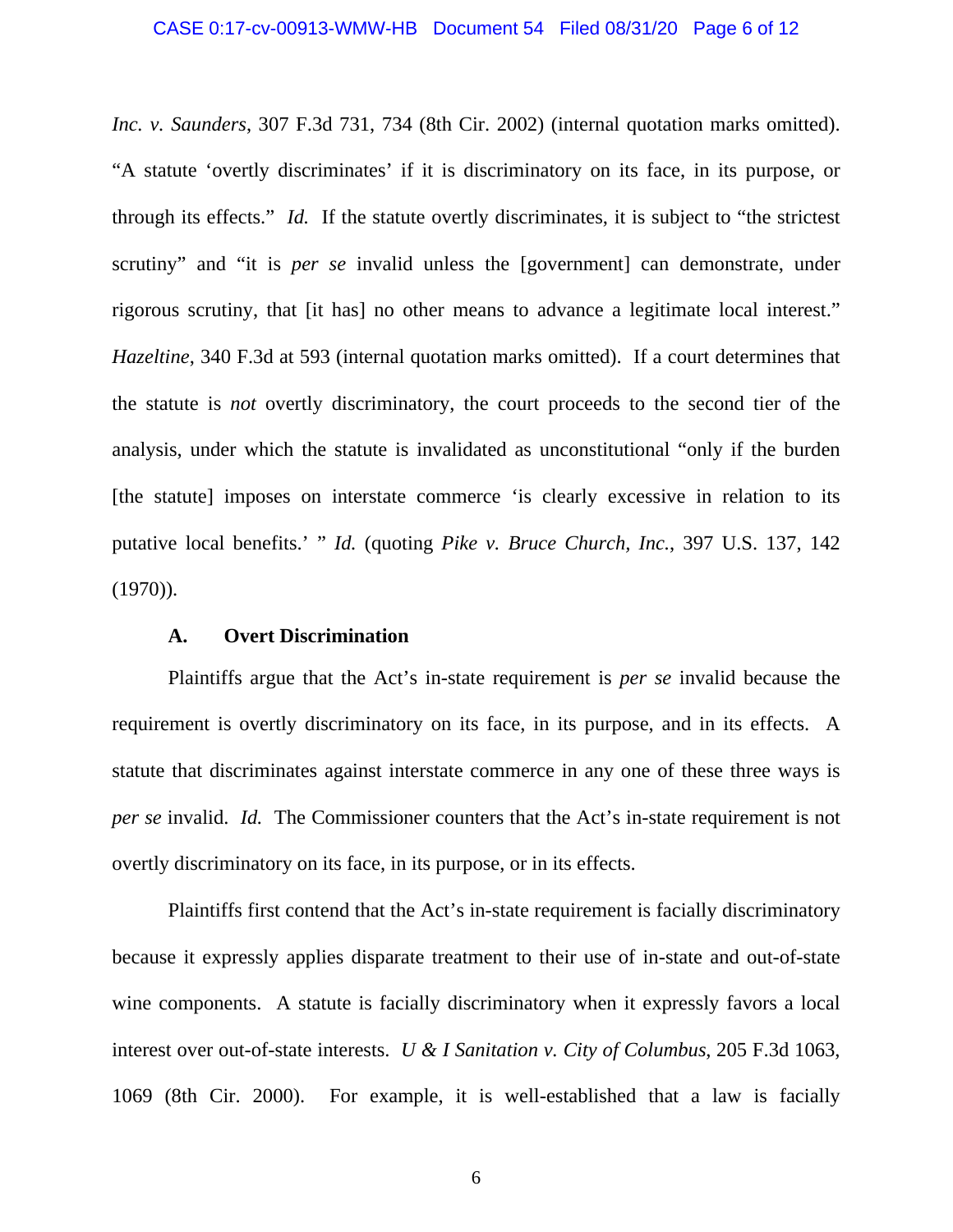#### CASE 0:17-cv-00913-WMW-HB Document 54 Filed 08/31/20 Page 7 of 12

discriminatory if it imposes a monetary surcharge or tax on a transaction that crosses state lines that is higher than the surcharge or tax imposed on a similar transaction that occurs entirely within the state. *Or. Waste*, 511 U.S. at 99. Moreover, a law that discriminates between in-state and out-of-state economic interests is impermissible regardless of the *degree* of disparate treatment because "the magnitude and scope of the discrimination have no bearing on the determinative question," which is "whether discrimination has occurred." *Assoc. Indus. of Mo. v. Lohman*, 511 U.S. 641, 650 (1994); *accord Fulton Corp. v. Faulkner*, 516 U.S. 325, 333 n.3 (1996). The fact that a law directly regulates only in-state actors or activities does not prevent a court from concluding that the law is facially discriminatory to out-of-state economic interests. *See, e.g.*, *Jones v. Gale*, 470 F.3d 1261, 1267–70 (8th Cir. 2006) (concluding that state law banning corporate ownership of farmland unless corporate designee resides on land was discriminatory on its face even though the law regulated only in-state land).

Here, the Commissioner is correct that the Act's in-state requirement does not impose a tax or surcharge on any transaction that crosses state lines. But the Act nonetheless expressly penalizes interstate transactions by making a farm winery license contingent on a farm winery purchasing most of its winemaking ingredients from entities within Minnesota. As a prerequisite to licensure, the Act mandates disparate treatment of in-state and out-of-state winemaking ingredients, favoring the former and disfavoring the latter. The Commissioner's contention that the Act merely regulates the in-state production and sale of wine is misleading because it focuses on the production and sale of wine while ignoring the procurement of ingredients necessary to produce wine. The

7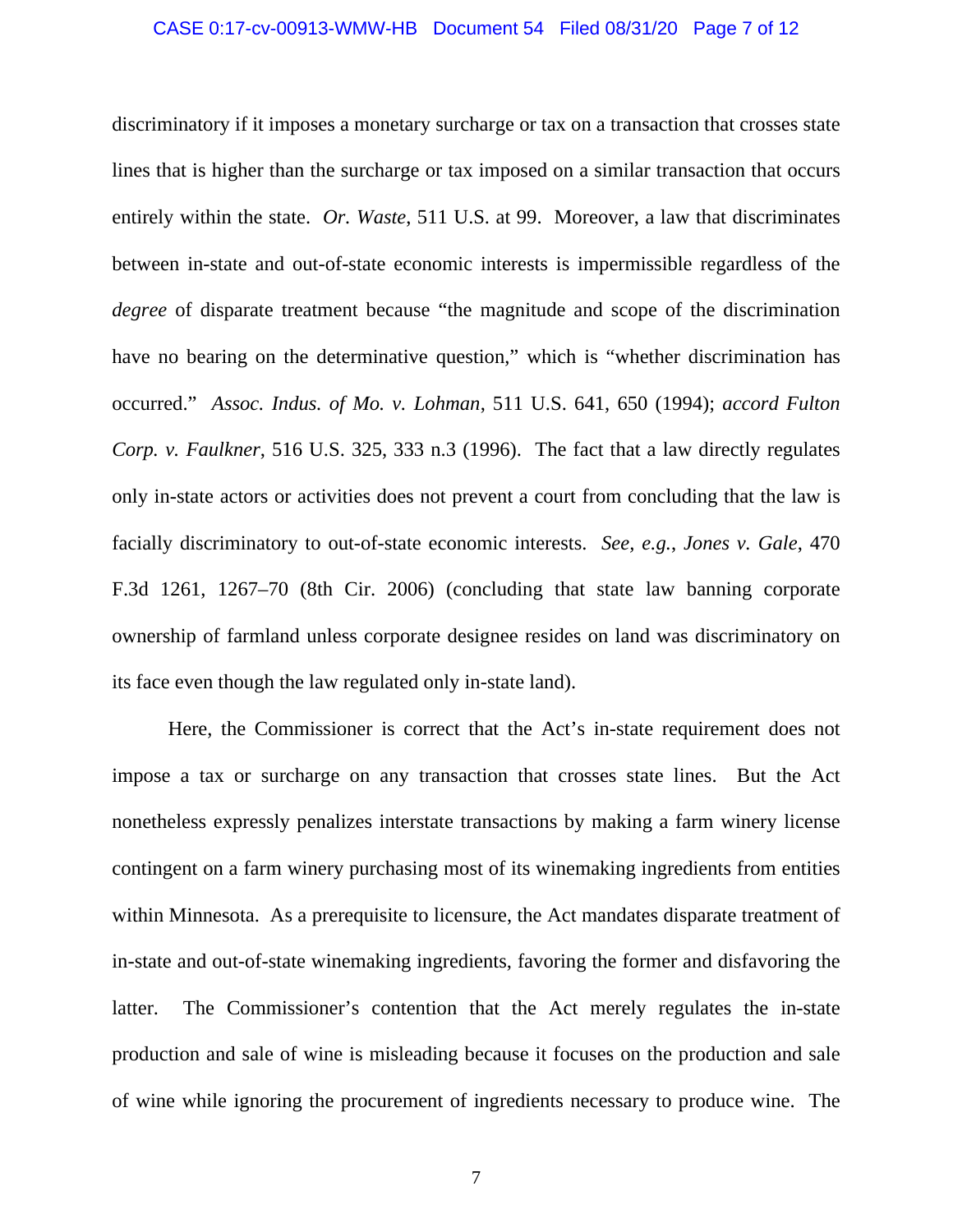#### CASE 0:17-cv-00913-WMW-HB Document 54 Filed 08/31/20 Page 8 of 12

fact that the Act "does not favor Minnesotan farm wineries over other states' wineries" might be true. But that fact is inconsequential to the analysis because the Act *does* favor Minnesota growers and producers of winemaking ingredients, as well as Minnesota wineries that use mostly in-state ingredients.

In summary, a law is discriminatory on its face if it expressly imposes "differential treatment of in-state and out-of-state economic interest that benefits the former and burdens the latter." *Id.* at 1269 (quoting *Hazeltine*, 340 F.3d at 593)). Here, the Act's instate requirement expressly favors and benefits in-state economic interests—namely, instate growers and producers of winemaking ingredients as well as wineries that use mostly in-state ingredients—while disfavoring and burdening those same economic interests outside of Minnesota. Consequently, the Act's in-state requirement is discriminatory on its face. In light of this conclusion, the Court need not address Plaintiffs' alternative arguments that the Act's in-state requirement is discriminatory in its purpose and effects.

#### **B. Strict Scrutiny**

The second step in analyzing a challenge under the dormant Commerce Clause is to apply the appropriate degree of scrutiny. *SDDS, Inc. v. South Dakota*, 47 F.3d 263, 268 (8th Cir. 1995). If, as here, the challenged law is overtly discriminatory, it is *per se* invalid and subject to strict scrutiny. *Id.* "Once strict scrutiny is triggered, 'the burden falls on the State to justify [the statute] both in terms of the local benefits flowing from the statute and the unavailability of a nondiscriminatory alternative adequate to preserve the local interests at stake.' " *Id.* at 271 (quoting *Hunt v. Wash. State Apple Advert.*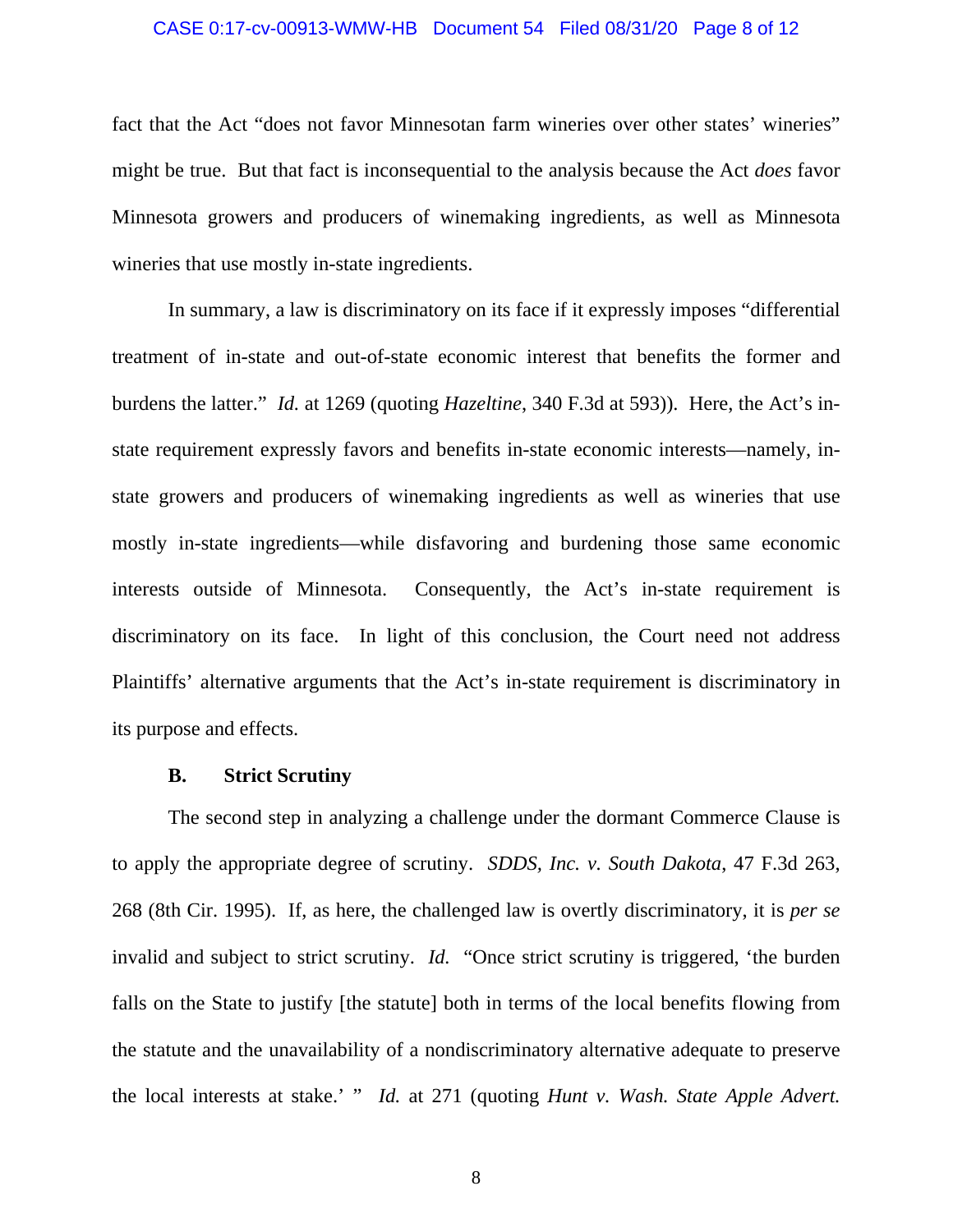*Comm'n*, 432 U.S. 333, 353 (1977)). The focus of this strict-scrutiny analysis "does not concern the strength of the interest advanced by the challenged law." *Hazeltine*, 340 F.3d at 597. Instead, "the question is whether reasonable non-discriminatory alternatives exist to advance the interests." *Id.* It is the state's burden to demonstrate that no such alternative exists. *Id.* Typically, "[t]he only way that discriminatory state action can withstand this level of scrutiny is if the state demonstrates that the out-of-state articles are more dangerous than are in-state articles." *SDDS, Inc.*, 47 F.3d at 271 n.8 (citing *Chem. Waste Mgmt., Inc. v. Hunt*, 504 U.S. 334, 343–44 (1992); *Maine v. Taylor*, 477 U.S. 131, 131 (1986)).

Plaintiffs argue that the Act's in-state requirement cannot survive strict scrutiny because the Commissioner has not demonstrated that a non-discriminatory state interest exists, "let alone a lack of alternative means in achieving that interest." The Commissioner does not directly address the strict-scrutiny analysis. Instead, the Commissioner insists that strict scrutiny does not apply. The Commissioner's failure to address the strict-scrutiny analysis is fatal to the Commissioner's position, given that the burden rests with the Commissioner. Nonetheless, the record *also* supports Plaintiffs' position that the Act's in-state requirement cannot survive strict scrutiny.

The Commissioner asserts that Minnesota has an interest in promoting "an agrotourism industry for wine growers and producers on Minnesota farm land." But even though a state may have a legitimate interest in "encouraging domestic industry" within the state, "the Commerce Clause stands as a limitation on the means by which a State can constitutionally seek to achieve that goal." *Bacchus Imports, Ltd. v. Dias*, 468 U.S. 263,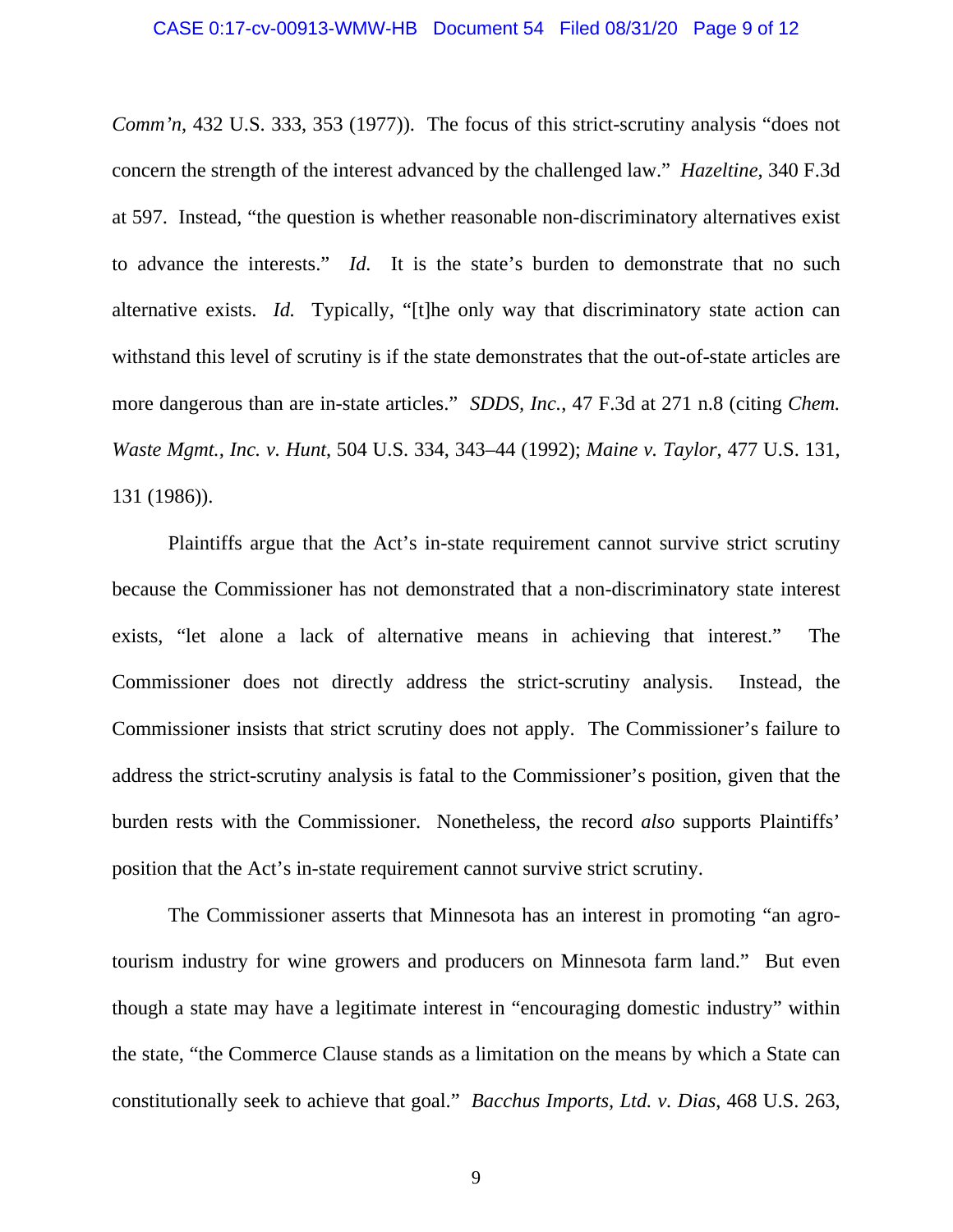### CASE 0:17-cv-00913-WMW-HB Document 54 Filed 08/31/20 Page 10 of 12

271 (1984). There is no suggestion in the record or the parties' arguments that the Act's in-state requirement serves any interest other than favoring Minnesota's economic interests over similar out-of-state economic interests.<sup>3</sup> The Commissioner has neither argued nor presented evidence that out-of-state winemaking ingredients are more dangerous than in-state winemaking ingredients. And the Act itself belies any such suggestion, as the Act permits a licensed farm winery to use out-of-state ingredients so long as those ingredients do not exceed 49 percent of the final product. Moreover, the Commissioner makes no effort even to suggest that there are no reasonable nondiscriminatory alternative methods of promoting an "agro-tourism industry" for wine in Minnesota.

For the foregoing reasons, the Act's in-state requirement is unconstitutional under the interstate dormant Commerce Clause.

# **II. Foreign Dormant Commerce Clause**

Plaintiffs also assert that the Act's in-state requirement violates the foreign dormant Commerce Clause because it prevents them from freely purchasing winemaking

<sup>3</sup> The Commissioner argues that Minnesota's three-tier alcohol-distribution system is constitutionally legitimate. The Twenty-First Amendment "gives each State leeway in choosing the alcohol-related public health and safety measures that its citizens find desirable," but that leeway "is not a license to impose all manner of protectionist restrictions on commerce in alcoholic beverages." *Tenn. Wine & Spirits Retailers Ass'n v. Thomas*, 139 S. Ct. 2449, 2457 (2019) (holding that Tennessee's residency requirement for retail liquor license applicants was unconstitutional as it "blatantly favors the State's residents and has little relationship to public health and safety"); *accord Granholm*, 544 U.S. at 488–89. As such, to the extent that the Commissioner relies on its legitimate interest in regulating alcohol through its three-tier alcohol-distribution system, that interest is insufficient to justify discriminatory treatment of out-of-state economic interests that contravene the dormant Commerce Clause.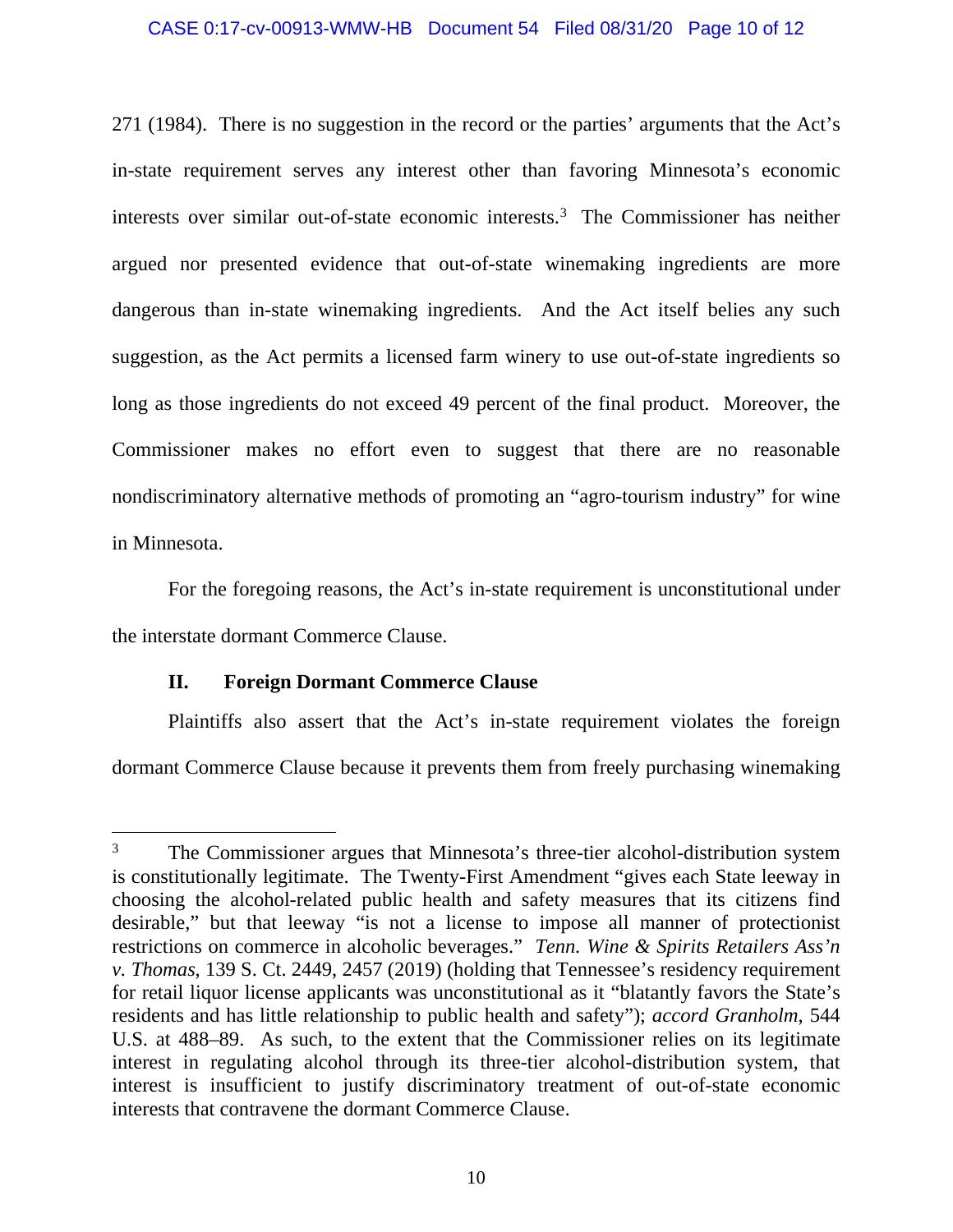ingredients from other countries. The Commissioner does not expressly address this argument. But in light of the Court's conclusion that the Act's in-state requirement is facially unconstitutional in violation of the interstate dormant Commerce Clause, the Court need not address whether the Act's in-state requirement also violates the foreign dormant Commerce Clause.

### **ORDER**

Based on the foregoing analysis and all the files, records and proceedings herein, **IT IS HEREBY ORDERED**:

1. The motion for summary judgment of Defendant John Harrington, in his official capacity as Commissioner of the Minnesota Department of Public Safety, (Dkt. 49), is **DENIED**.

2. The motion for summary judgment of Plaintiffs Alexis Bailly Vineyard, Inc., and The Next Chapter Winery, LLC, (Dkt. 51), is **GRANTED** as follows:

- a. The Minnesota Farm Wineries Act's requirement that licensed farm wineries use a majority of Minnesota-grown or Minnesota-produced ingredients, as reflected in Minnesota Statutes Sections 340A.101, subdivision 11, and 340A.315, subdivision 4, is **DECLARED** facially unconstitutional as a violation of the interstate dormant Commerce Clause of the United States Constitution.
- b. Defendant John Harrington, in his official capacity as Commissioner of the Minnesota Department of Public Safety, is **PERMANENTLY ENJOINED** from enforcing the Minnesota Farm Wineries Act's